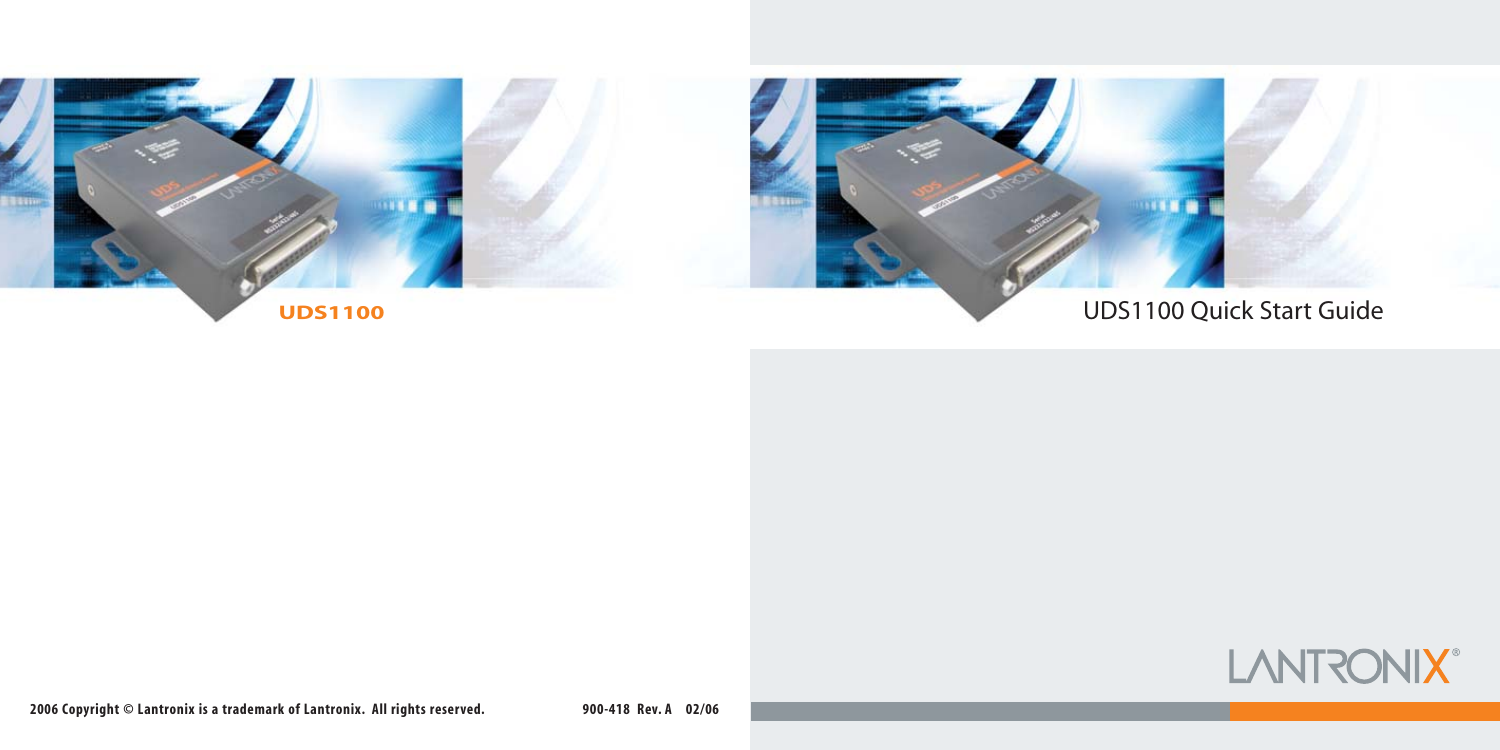# **LANTRONIX®**



## **UDS1100 QUICK START CONTENTS**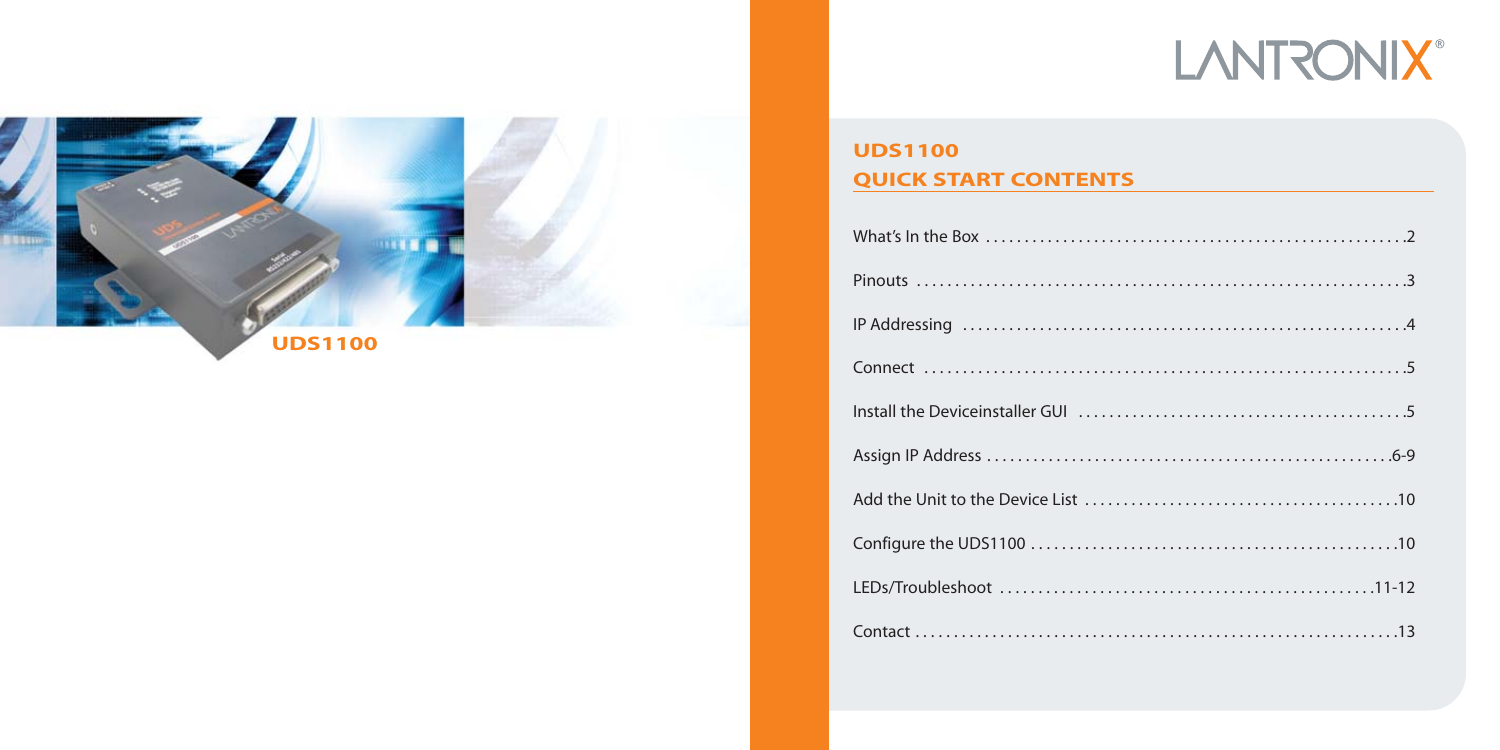#### **WHAT'S IN THE BOX**

In addition to the UDS, the box contains the following items:

#### **POWER SUPPLY (DOMESTIC UNITS)**

500-163 Serial Cable

**PART # COMPONENT DESCRIPTION** 520-079-R Power cube, 110 VAC CD Power Cord Restraint

#### **POWER SUPPLY (INTERNATIONAL UNITS)**

**PART # COMPONENT DESCRIPTION** 520-080-R Power cube, 100-240VAC, with international adapters 500-163 Serial Cable  $CD$ Power Cord Restraint

#### **DOCUMENTATION:**

CD-ROM containing User Guide and software utilities and Quick Start Guide.

The UDS products allow serial devices to connect and communicate over an Ethernet network.

This Quick Start explains how to connect, configure, and troubleshoot your unit using a network connection and our DeviceInstaller software. For more detailed information or alternative configuration methods, refer to the User Guide on the CD.

## **PINOUTS**

![](_page_2_Figure_13.jpeg)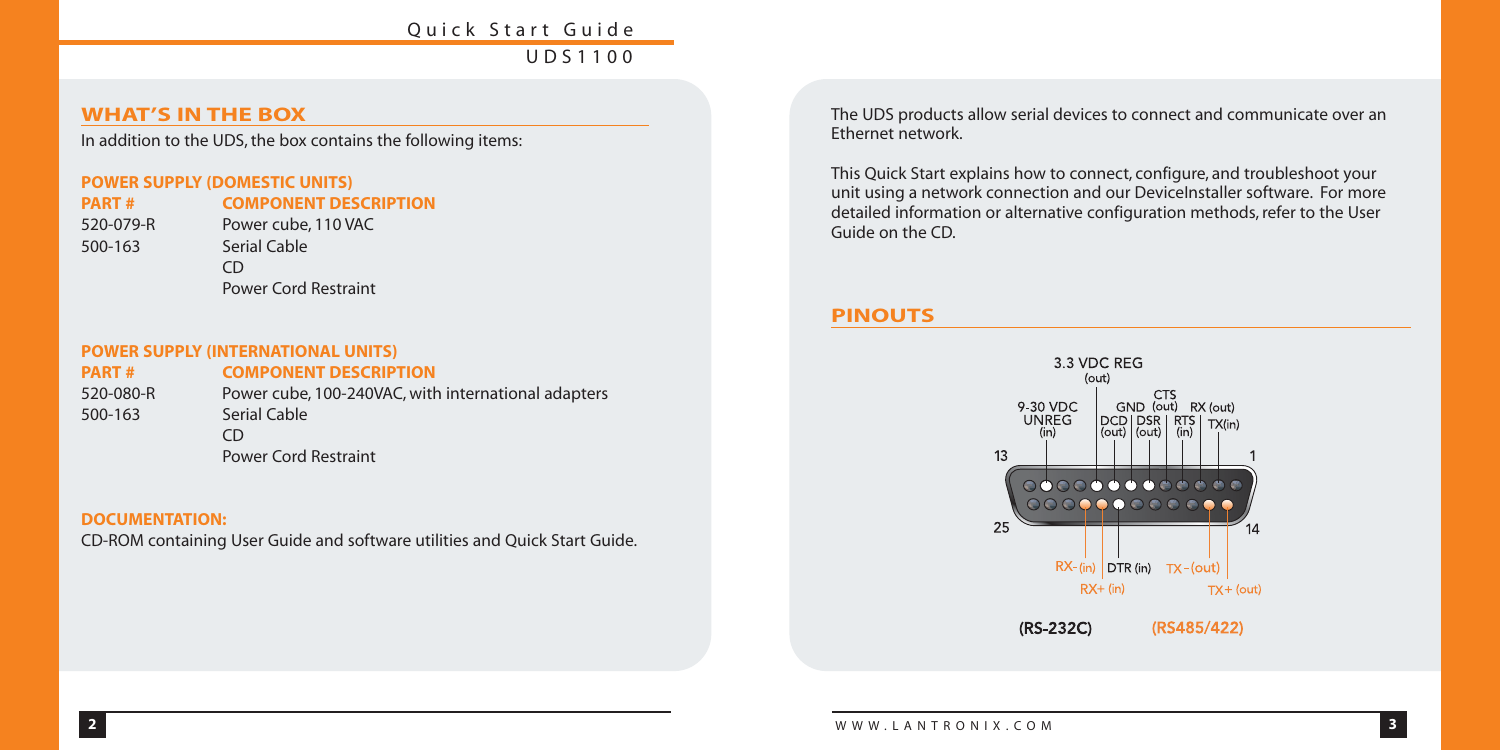#### **IP ADDRESSING**

Your unit must have a unique IP address on your network. Two ways to assign an IP are described below.

#### **DHCP**

Many networks use an automatic method of assigning an IP address called DHCP. If you are unsure whether your network uses DHCP, check with your systems administrator.

The UDS looks for a DHCP server when it first powers up. The UDS has acquired an IP address if the red LED stops flashing and the green Status LED is on continuously. You can use the DeviceInstaller software to search the network for the IP your unit has been assigned by the DHCP server and add it to the list of Lantronix devices on the network.

If the UDS does not acquire an IP, or you do not use DHCP, you must assign a fixed IP address.

#### **FIXED IP ADDRESS**

In most installations, a fixed IP address is desirable. The systems administrator generally provides the IP address.

The IP address must be within a valid range, unique to your network, and in the same subnet as your PC. You will need the following information before you set up the unit as described in Assign IP Address.

| IP Address:  |  |  |  |
|--------------|--|--|--|
| Subnet Mask: |  |  |  |
| Gateway:     |  |  |  |

## **CONNECT**

Complete the following steps in order. Refer to the numbers in the figure below.

- 1. Connect a serial device to your unit.
- 2. Connect an Ethernet cable to the RJ45 port.
- 3. Supply power to your unit using the power supply that was included in the packaging. **Ethernet, Power, and Serial Connections**

*Note: The required input voltage is 9-30 VDC (center +) or 9-24 VAC (1.5W maximum power required).*

4. Supply power to the serial device.

![](_page_3_Figure_18.jpeg)

#### **INSTALL THE DEVICEINSTALLER GUI**

- 1. Insert the CD into your CD-ROM drive. If the CD does not launch automatically:
	- a) Click the **Start** button on the Task Bar and select **Run**.
	- b) Enter your CD drive letter, colon, backslash, **Launch.exe** (e.g., **E:\Launch.exe**).
- 2. Click the **DeviceInstaller** button.
- 3. Respond to the installation wizard prompts.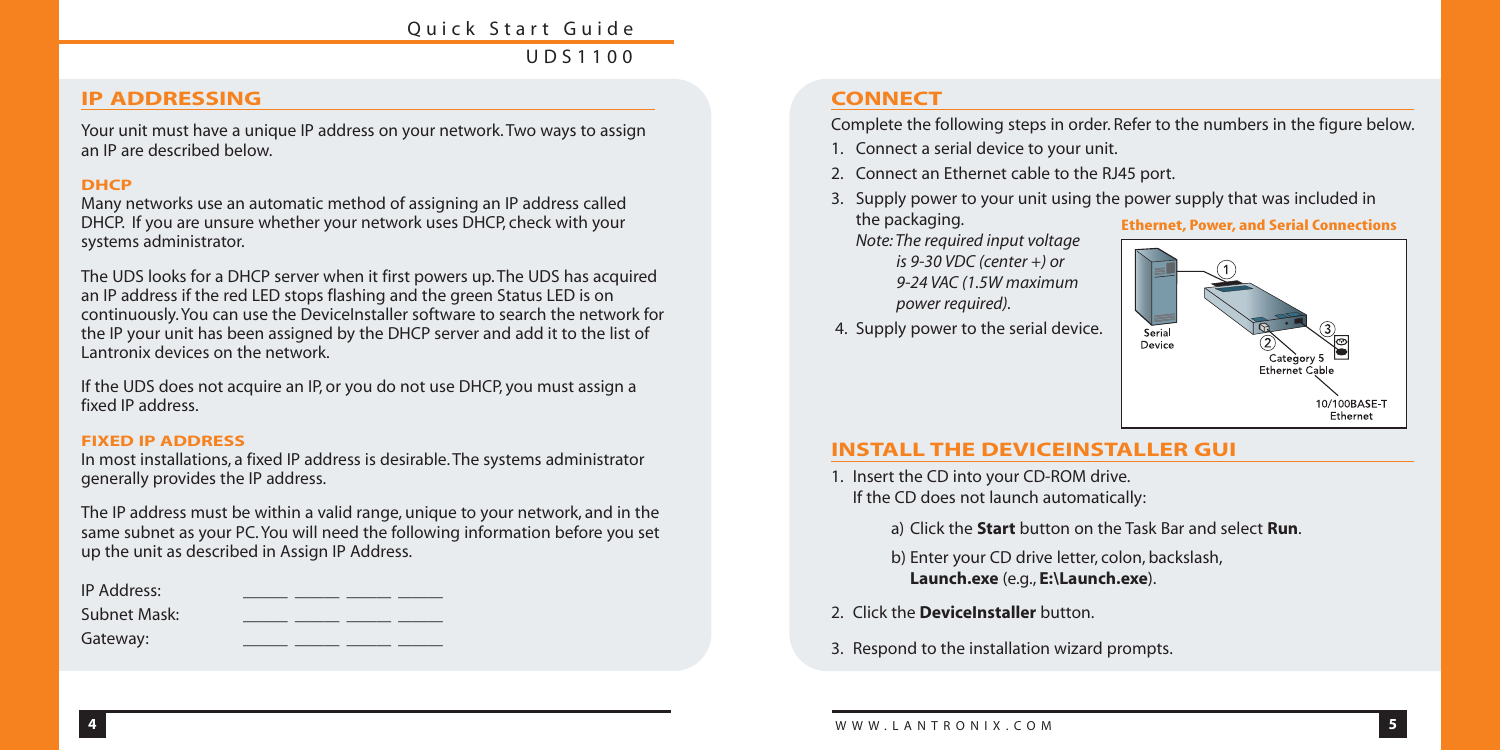## **ASSIGN IP ADDRESS AND NETWORK CLASS**

1. Click the **Start** button on the Task Bar and select **Programs** ➜ **Lantronix** ➜ **DeviceInstaller → DeviceInstaller.** The DeviceInstaller window displays.

![](_page_4_Figure_3.jpeg)

#### Figure 1. DeviceInstaller Window

## **ASSIGN IP ADDRESS CONTINUED…**

- 3. Enter the hardware or Ethernet address of the device. The address is on the label on the underside of the unit.
- 4. Select **Assign a specific IP address** to assign a static IP address to the device, or select **Obtain an IP address automatically** to enable BOOTP, DHCP, or Auto IP on the device. Click **Next**.

![](_page_4_Picture_8.jpeg)

#### Figure 3. Assignment Method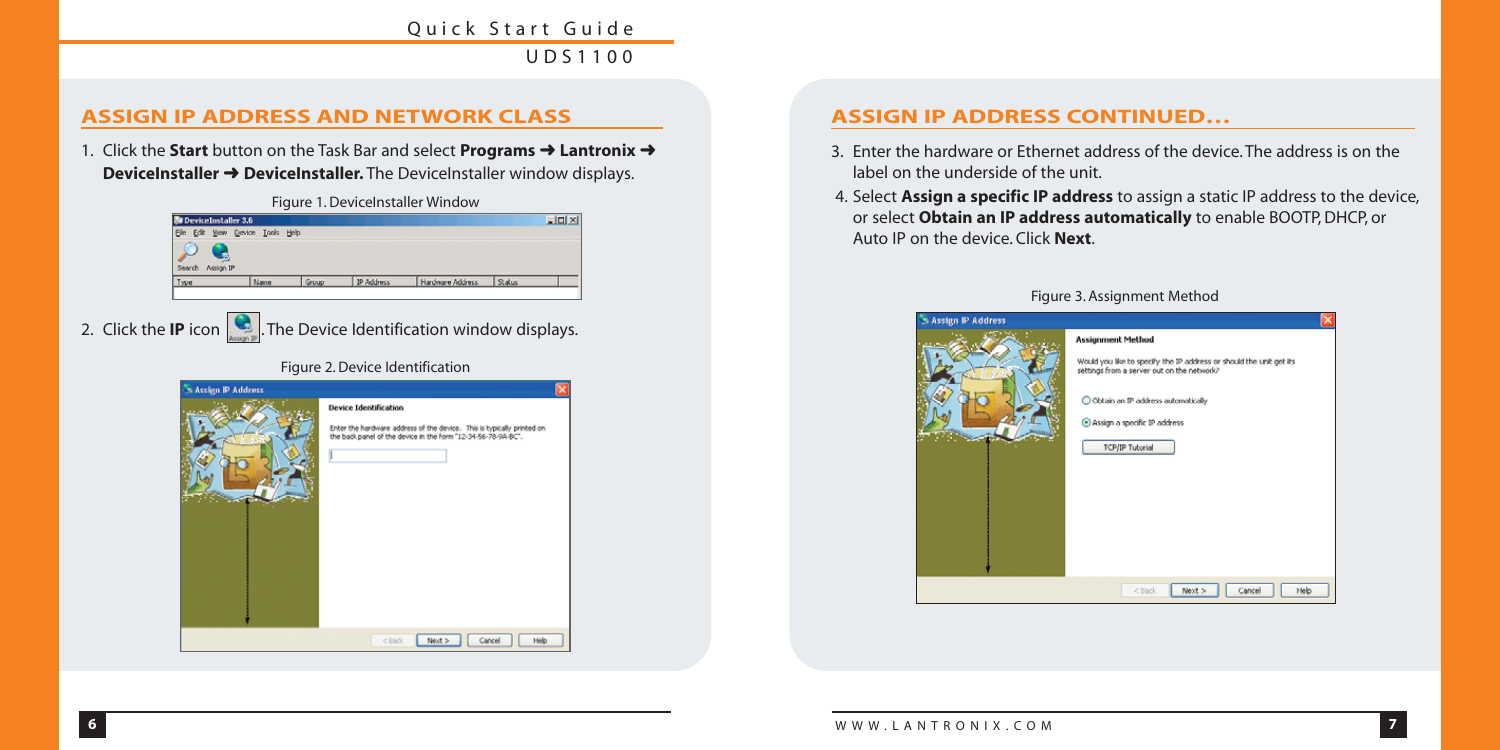## **ASSIGN IP ADDRESS CONTINUED…**

5. Enter the IP address, Subnet mask, and Gateway being assigned to the device in XXX.XXX.XXX.XXX format. Click **Next**.

| Assign IP Address |                                                                                                                                                                                                                                                                                                                       |                 |                |  |
|-------------------|-----------------------------------------------------------------------------------------------------------------------------------------------------------------------------------------------------------------------------------------------------------------------------------------------------------------------|-----------------|----------------|--|
|                   | <b>IP Settings</b>                                                                                                                                                                                                                                                                                                    |                 |                |  |
|                   | Please fill in the IP address, subnet, and gateway to assign the device.<br>The subnet will be filled in automatically as you type, but please verify<br>it for accuracy. Incorrect values in any of the below fields can make it<br>impossible for your device to communicate, and can cause network.<br>disruption. |                 |                |  |
|                   | IP address:                                                                                                                                                                                                                                                                                                           | 172.18.23.75    |                |  |
|                   | Submet mask:                                                                                                                                                                                                                                                                                                          | 255,255.0.0     |                |  |
|                   | Default gateway                                                                                                                                                                                                                                                                                                       | 172.18.0.11     |                |  |
|                   |                                                                                                                                                                                                                                                                                                                       |                 |                |  |
|                   |                                                                                                                                                                                                                                                                                                                       | < Back<br>Nmt > | Cancel<br>Help |  |

## **ASSIGN IP ADDRESS CONTINUED**

6. Click the **Assign** button to finalize the IP assignment.

| S Assign IP Address |                                                                | $\times$ |  |
|---------------------|----------------------------------------------------------------|----------|--|
|                     | Assignment                                                     |          |  |
|                     | Click the Assign button to complete the IP address assignment. |          |  |
|                     | Assign                                                         |          |  |
|                     |                                                                |          |  |
|                     |                                                                |          |  |
|                     |                                                                |          |  |
|                     |                                                                |          |  |
|                     |                                                                |          |  |
|                     |                                                                |          |  |
|                     |                                                                |          |  |
|                     |                                                                |          |  |
|                     | Finish<br><back<br>Help<br/>Cancel</back<br>                   |          |  |
|                     |                                                                |          |  |

#### Figure 4. IP Settings Figure 5. Assignment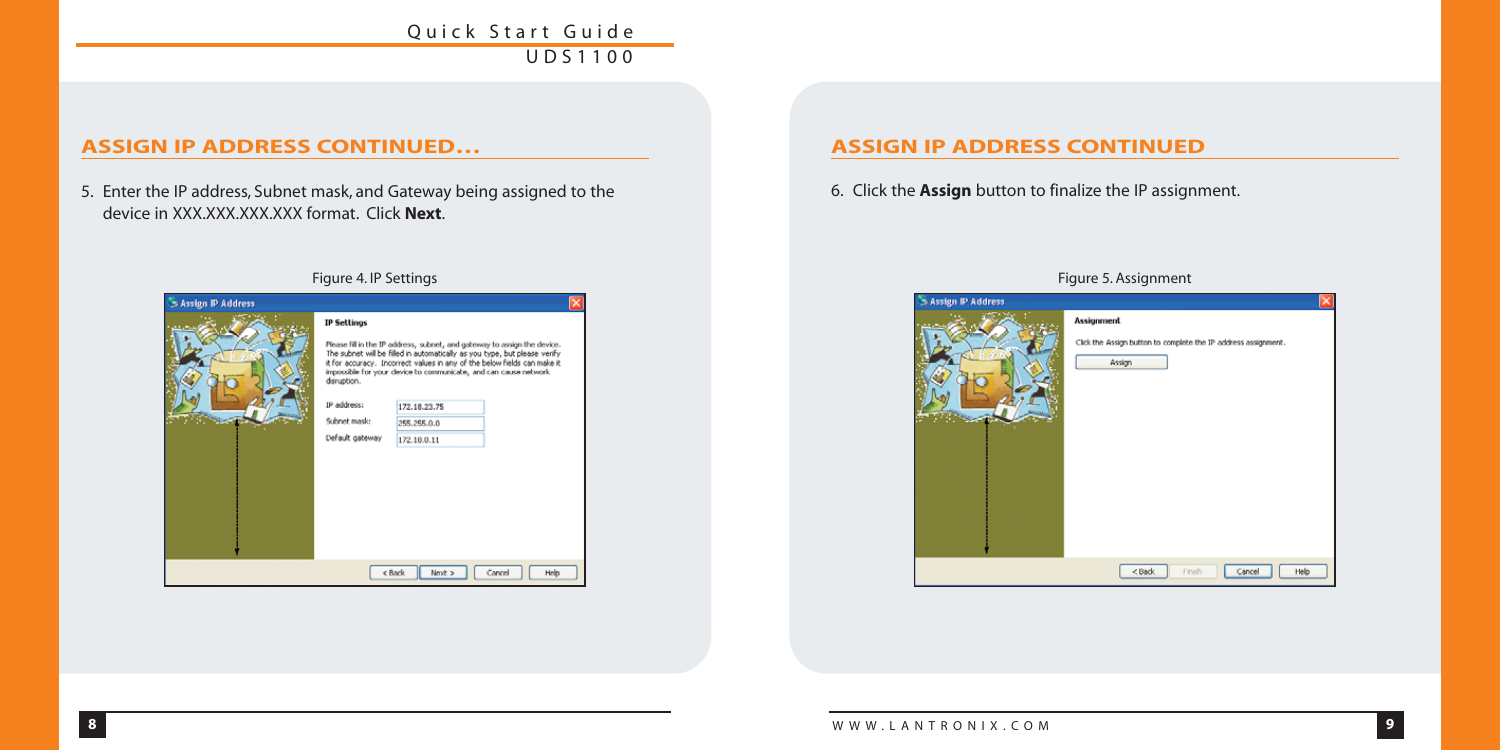#### **ADDING THE UNIT TO THE DEVICE LIST**

Now add the unit to the list of similar Lantronix devices on the network so that you can manage and configure it. To perform this step, click the **Search** icon **D**. DeviceInstaller locates the unit and adds it to the list.

#### **CONFIGURATION**

Once the UDS is in the device list, it can be configured.

- 1. Double-click the unit in the list. Details about the unit display.
- 2. Select one of the following tabs:

# Web Configuration | Telnet Configuration

**Note:** For details about configuration settings, see the UDS User Guide.

#### **LEDS/TROUBLESHOOT**

The unit contains the following LEDs:

- Power
- 10/100 Mb Link
- 10/100 Activity
- Diagnostics
- Status Channel 1

Simultaneously lit red and green LEDs means something is wrong. If the red LED is lit or blinking, count the number of times the green LED blinks between its pauses. The following table explains the LED functions.